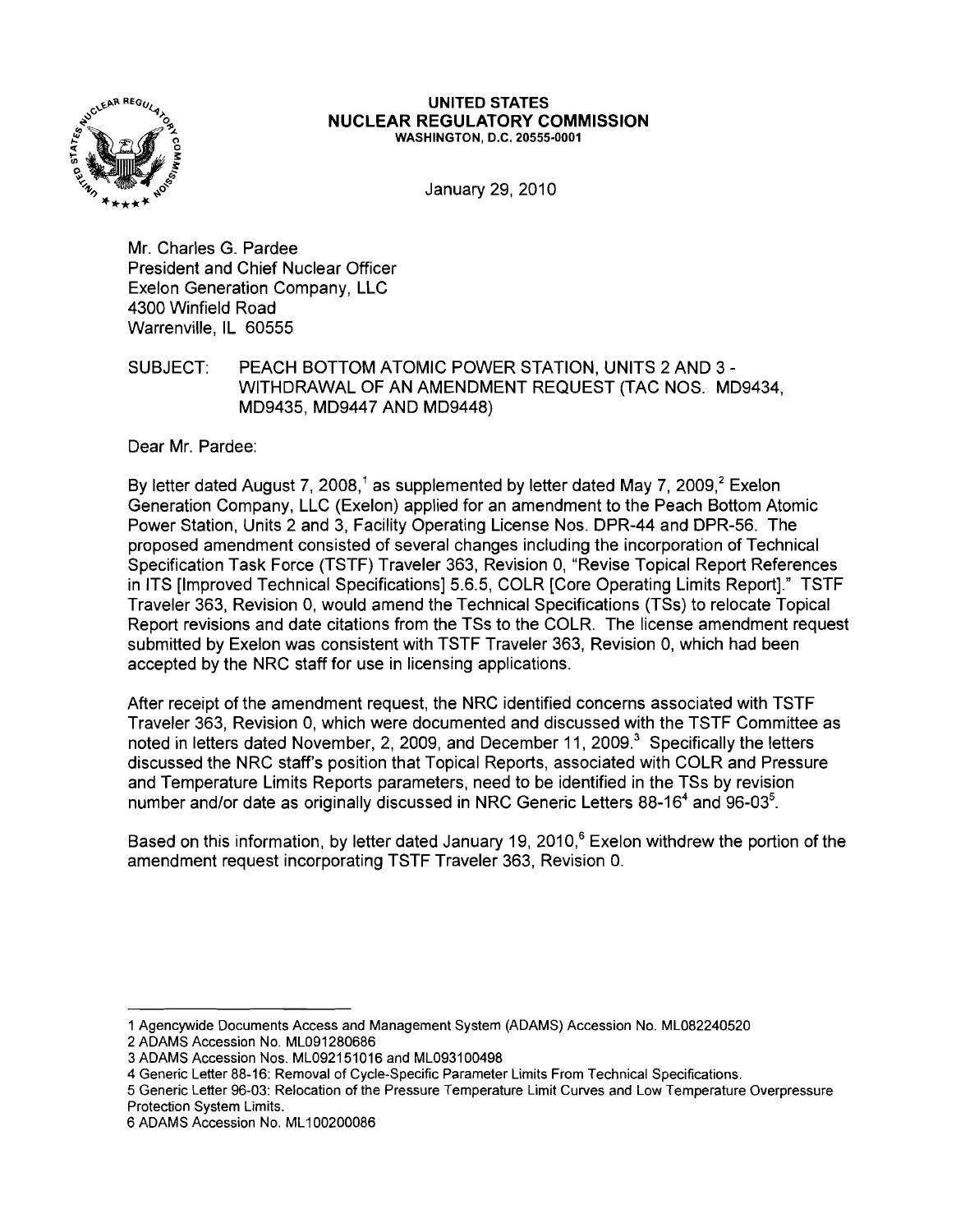C. Pardee  $-2$  -

The Commission has filed the enclosed Notice of Withdrawal of Application for Amendment to Facility Operating License with the Office of the Federal Register for publication. All activities associated with TAC Nos. MD9434 and MD9435 are complete and these TACs will be closed.

Sincerely,

1) Haber

John D. Hughey, Project Manager Plant Licensing Branch LPL1-2 Division of Operating Reactor Licensing Office of Nuclear Reactor Regulation

Docket Nos. 50-277 and 50-278

Enclosure: Notice of Withdrawal

cc w/encl: Distribution via Listserv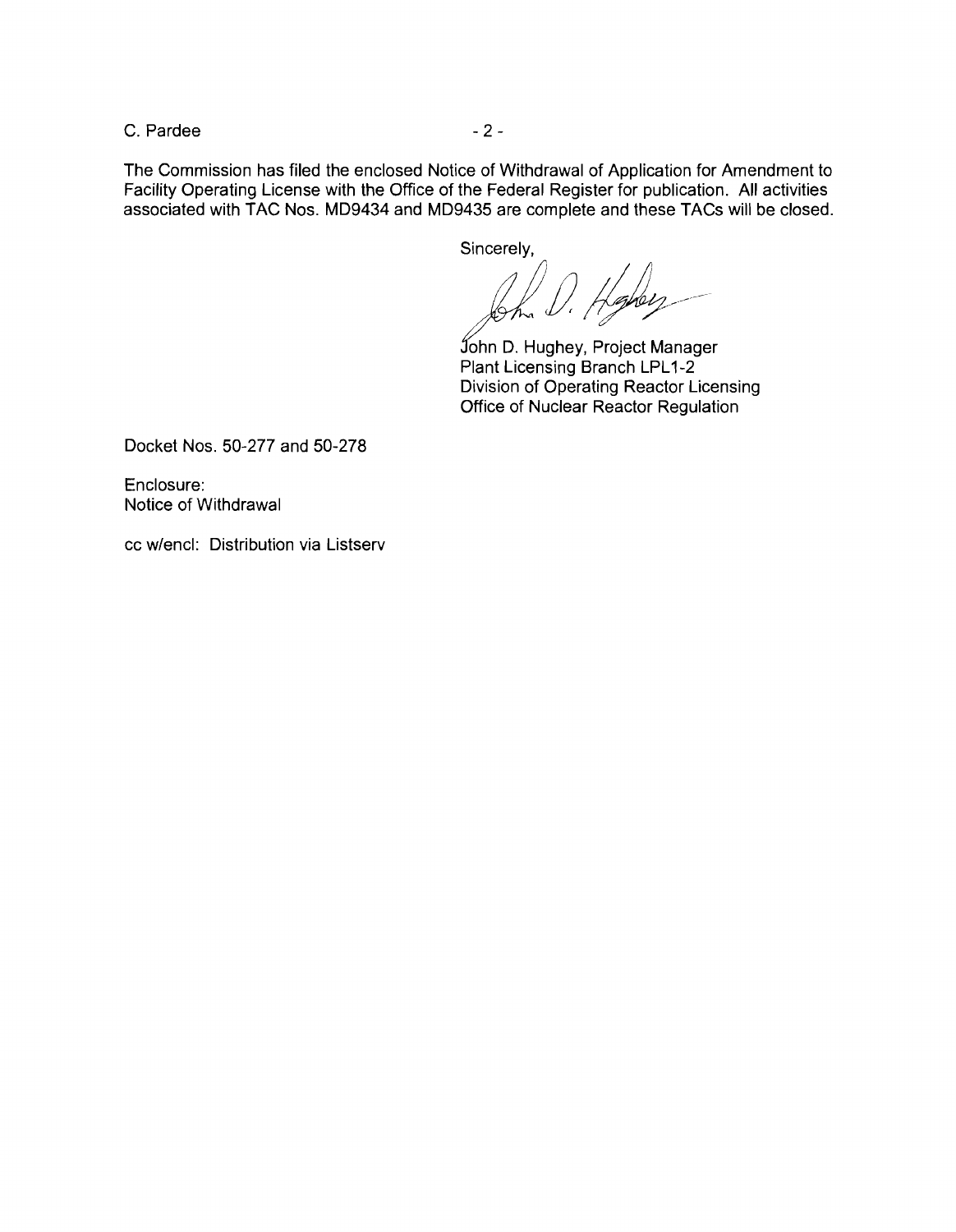## UNITED STATES NUCLEAR REGULATORY COMMISSION EXELON GENERATION COMPANY, LLC PSEG NUCLEAR, LLC PEACH BOTTOM ATOMIC POWER STATION UNITS 2 AND 3 DOCKET NOS. 50-277 AND 50-278 NOTICE OF WITHDRAWAL OF APPLICATION FOR AMENDMENT TO FACILITY OPERATING LICENSE

The U.S. Nuclear Regulatory Commission (the Commission) has granted the request of Exelon Generation Company, LLC, (Exelon) and PSEG Nuclear, LLC, to withdraw the portion of its August 7, 2008, application related to incorporation of Technical Specification Task Force Traveler 363, Revision 0, for proposed amendment to Facility Operating License Nos. DPR-44 and DPR-56 for the Peach Bottom Atomic Power Station (PBAPS), Units 2 and 3, located in York and Lancaster Counties, Pennsylvania.

The proposed amendment would have revised the Technical Specifications to incorporate TSTF-363-A, "Revise Topical Report References in ITS [improved technical specifications] 5.6.5, COLR [Core Operating Limits Report]," Revision 0. The amendment would have modified the PBAPS Units 2 and 3 TS 5.6.5, "Core Operating Limits Report (COLR)," to remove the requirement to maintain COLR Topical Report references by number, title, date, and NRC staff approved document, if included. Incorporation of the TSTF would have permitted referencing of the topical report by number and title only in the TSs, with the additional details being controlled within the COLR document.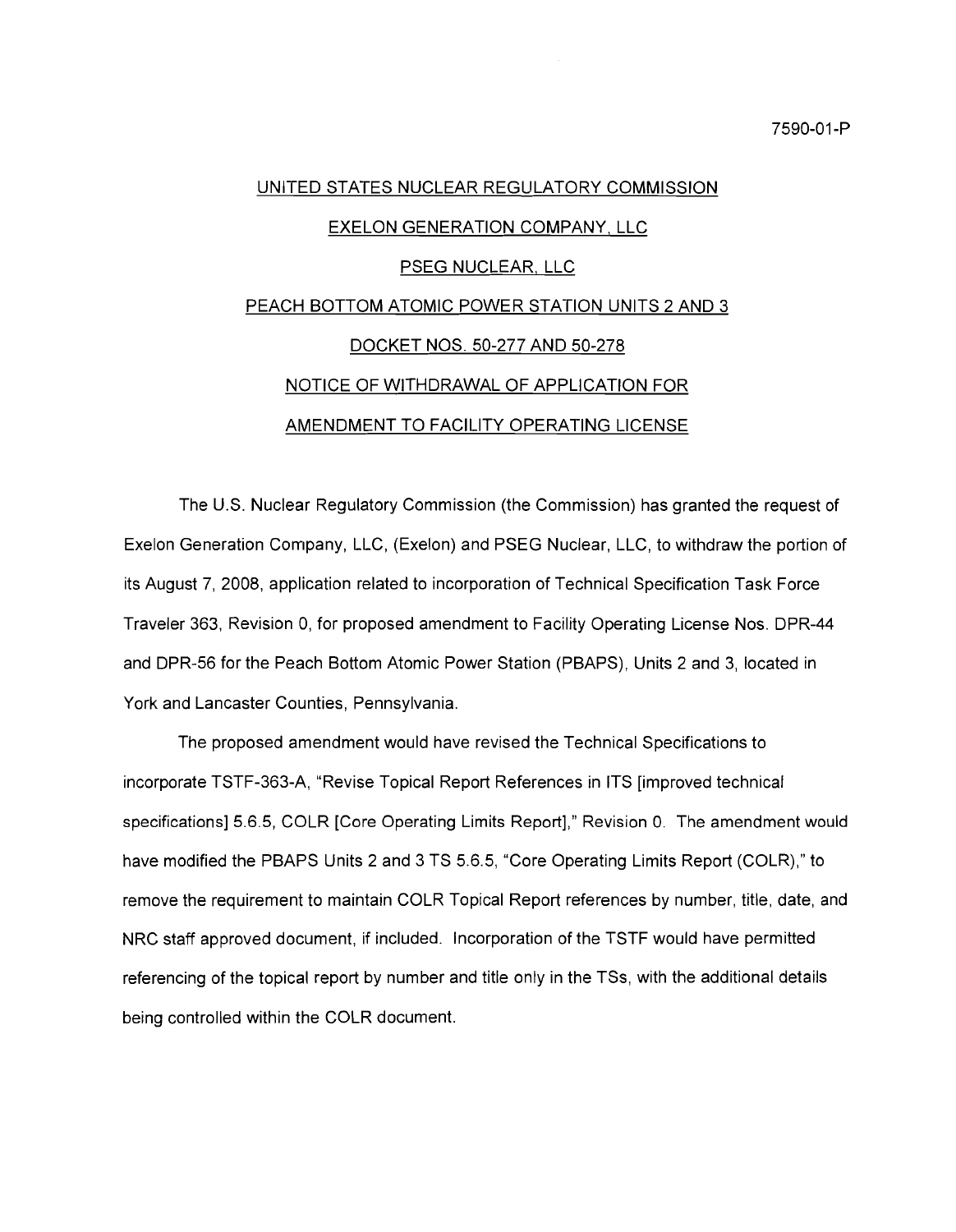The Commission had previously issued a Notice of Consideration of Issuance of Amendment published in the FEDERAL REGISTER on May 5,2009 (74 FR 20744). However, by letter dated January 19, 2010, the licensee withdrew the proposed change.

For further details with respect to this action, see the application for amendment dated August 7, 2008, and the licensee's letter dated January 19, 2010, which withdrew the application for license amendment. Documents may be examined, and/or copied for a fee, at the NRC's Public Document Room (PDR), located at One White Flint North, Public File Area 01 F21, 11555 Rockville Pike (first floor), Rockville, Maryland. Publicly available records will be accessible electronically from the Agencywide Documents Access and Management System (ADAMS) Public Electronic Reading Room on the internet at the NRC Web site, http://www.nrc.gov/reading-rm/adams.html. Persons who do not have access to ADAMS or who encounter problems in accessing the documents located in ADAMS should contact the NRC PDR Reference staff by telephone at 1-800-397-4209, or 301-415-4737 or by email to pdr.resource@nrc.gov.

Dated at Rockville, Maryland, this 29<sup>th</sup> day of January.

FOR THE NUCLEAR REGULATORY COMMISSION<br>*(2) 1 mm () 1 / phel<sub>/</sub>* 

John D. Hughey, Project Manager Plant Licensing Branch LPL1-2 Division of Operating Reactor Licensing Office of Nuclear Reactor Regulation